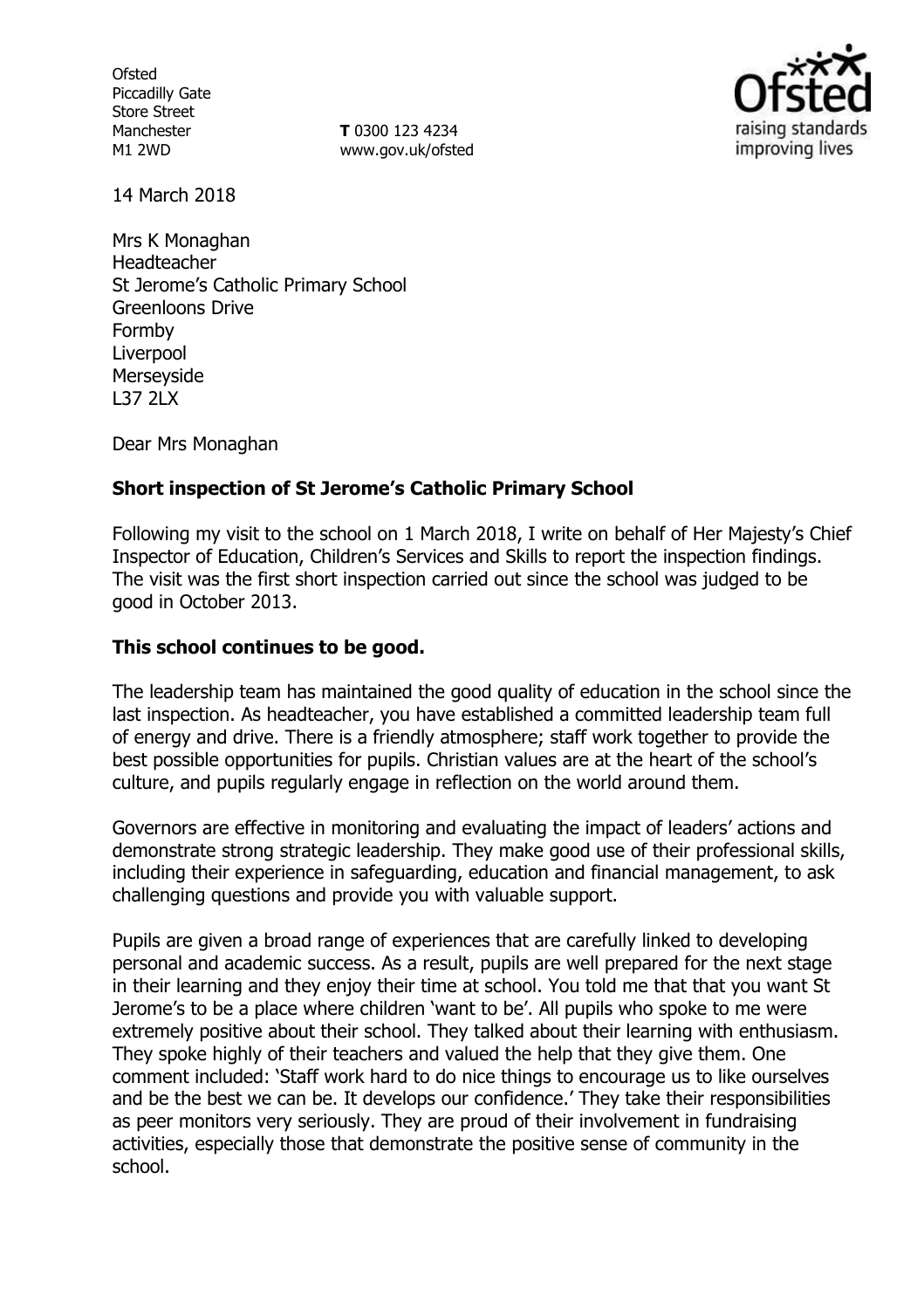

The vast majority of parents and carers who spoke to me at the start of the day, and who responded to Parent View, Ofsted's online survey, were very positive. One comment summed up the school's approach to the education of pupils: 'They are given a wide range of opportunities to develop their skills and personal development. Our children have always been happy and look forward to school. We couldn't have wished for a more productive and caring learning environment for our children to flourish.'

You have effectively resolved the areas for improvement that inspectors identified at the previous inspection. Teachers now use questioning effectively to check what pupils know, and then move their learning forwards. The standard of work in pupils' books, across a wide range of subjects, confirms that the quality of teaching, learning and assessment is good. Teaching assistants are helping to ensure that pupils' progress across the curriculum is good. They support and challenge pupils effectively. All staff have strong questioning skills, which enable pupils to think profoundly about their learning. Teachers plan activities to meet the range of abilities of pupils and adapt work in lessons as needed. As a result, pupils' outcomes continue to improve. The senior leadership team and subject leaders closely monitor the progress in subjects. However, leaders are aware that they should use the information gained from recent improvements in the assessment of their subject areas to enhance their contribution to whole school planning and development.

# **Safeguarding is effective.**

The school's safeguarding policy and procedures meet requirements. You have made sure that systems for checking the suitability of staff to work with children are suitable. Up-to-date training has been delivered so that roles and responsibilities are understood by all, including governors. You ensure that pupils are taught how to keep themselves safe when using the internet and social media.

You also ensure that pupils are increasingly aware of their own responsibility for safety. Pupils are trained in 'Heartstart' emergency life-saving skills as part of their commitment to keeping themselves and others safe. Work has also been completed on water safety because of the heightened risk in the locality.

The majority of parents reported that pupils are safe. Pupils told me they feel very safe and well cared for in school. They feel very confident that adults will help them if needed. School assemblies are used to provide information so that pupils know how to stay safe.

# **Inspection findings**

 We agreed several areas of enquiry for this inspection. The first of these was the actions taken by leaders to improve outcomes in phonics. Teachers plan effectively for pupils' progress in phonics. Letters and sounds are taught consistently across Reception and Year 1. Observations and written work seen during the inspection showed that the pupils are using and applying their phonic skills effectively. There is a range of strategies in place to develop phonological awareness, including the revision of taught sounds, identifying the sounds in spoken words before spelling and the use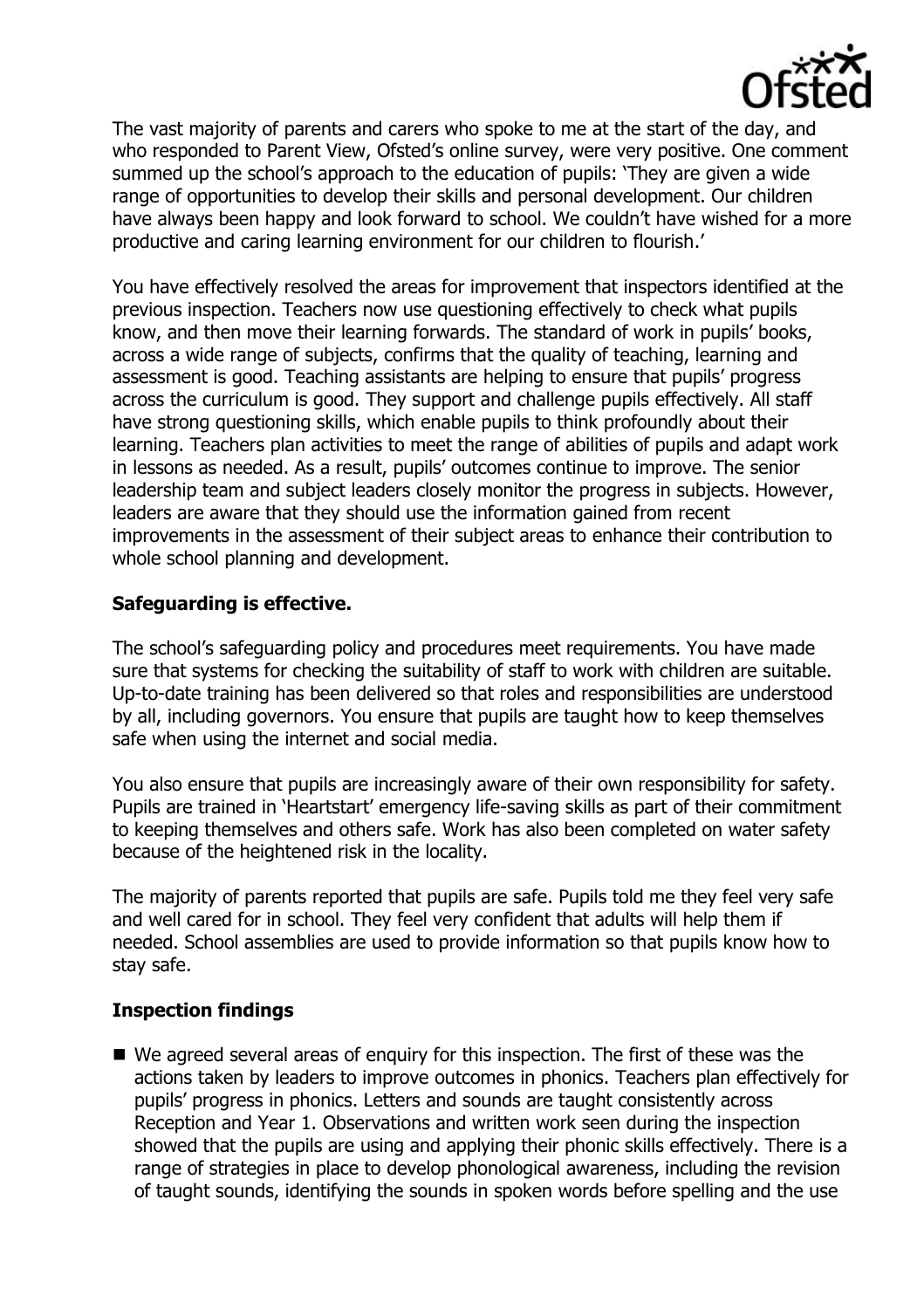

of reading books that match the sounds pupils can read. Pupils' achievement in phonics is good, and by the end of Year 1 the majority of pupils pass the phonics screening check. Those who do not are given the help that they need so that they catch up quickly.

- The next area we looked at was how you are improving outcomes for the most able at key stage 1, especially in reading. You have revised the curriculum, raised the expectations of your staff and been successful in enabling pupils to be more aspirational. You provide staff with a range of training and opportunities to share expertise. Tasks are precisely matched to pupils' needs. As a result, the school's own information shows that progress for these pupils is accelerating.
- In key stage 1, the teaching of reading is also strong. Recent improvements in the teaching of inference and deduction, coupled with improvement in staff's subject knowledge, have had a significant impact on pupils' progress. Texts are chosen to engage and challenge pupils, especially the most able. As a result, the most able pupils are currently making accelerated progress.
- The final area we looked at was how you are ensuring that pupils reach the highest standards in their writing by the end of key stage 2. Teachers effectively use a wide range of resources, such as well-chosen film clips, as a tool to motivate pupils to build vocabulary before they begin their writing. The progress seen in pupils' books shows that opportunities for writing in topic work are motivating all pupils. This was especially evident in Year 2 when pupils were writing about the voyage of Christopher Columbus and were able to develop geographical and historical skills while further improving their writing.
- The curriculum is engaging for pupils, with a range of opportunities to develop writing. For example, the writing of letters about pollution on local beaches has resulted in one pupil's letter being published in the local newspaper. You have also made effective use of good-quality reading books to inspire improved writing, especially for key stage 2 boys. As a result, the progress of all pupils in writing is improving.

# **Next steps for the school**

Leaders and those responsible for governance should ensure that:

■ leaders use the information gained from recent improvements in the assessment of their subject areas to enhance their contribution to whole-school planning and development.

I am copying this letter to the chair of the governing body, the director of education for the Archdiocese of Liverpool, the regional schools commissioner and the director of children's services for Sefton. This letter will be published on the Ofsted website.

Yours sincerely

Simon Hunter **Her Majesty's Inspector**